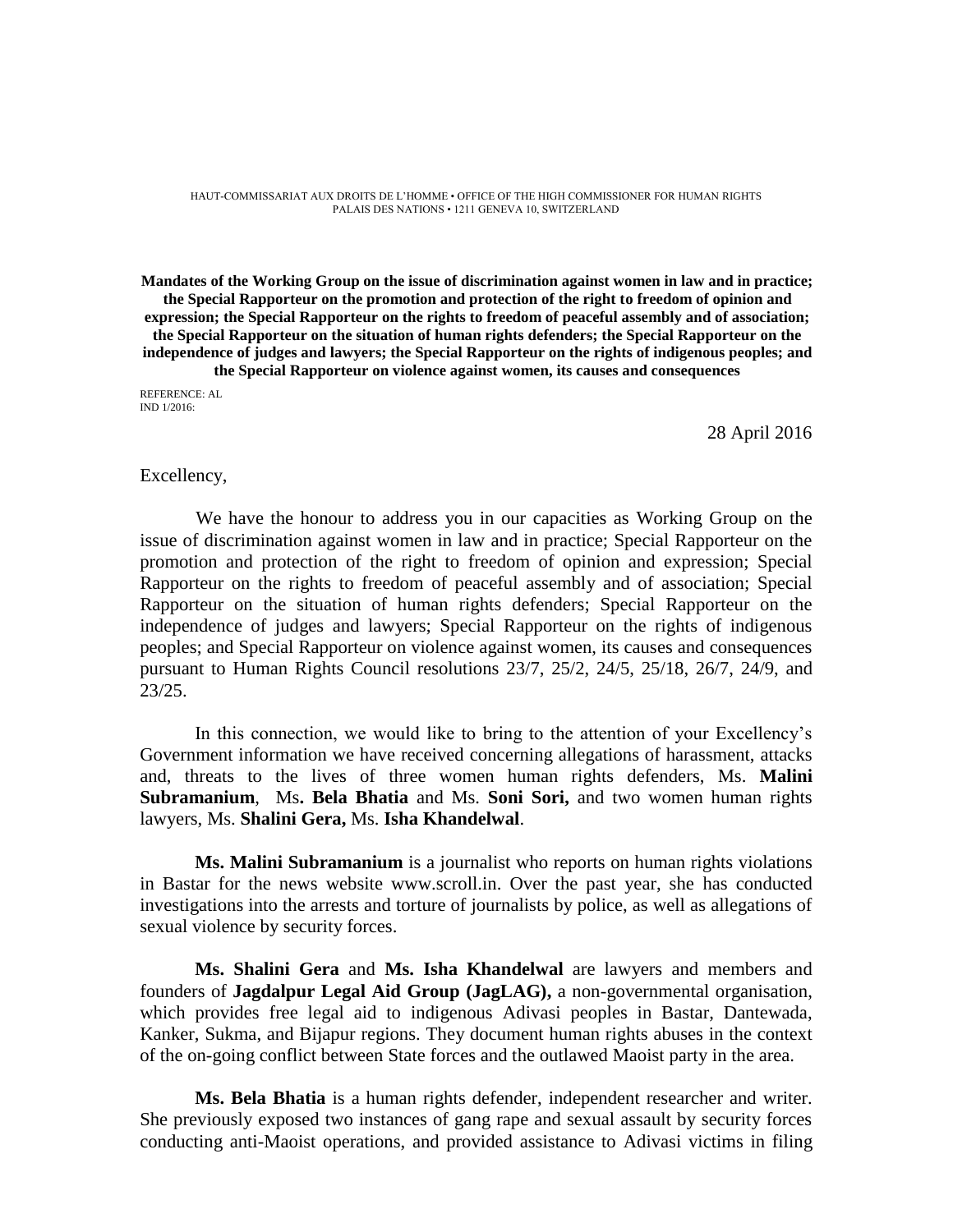complaints. She is a member of Women against Sexual Violence and State Repression (WSS), and co-authored a recent report on looting and sexual violence by security forces in Bijapur, south Chhattisgarh.

**Ms. [Soni Sori](https://www.frontlinedefenders.org/en/profile/soni-sori)** is a human rights defender who advocates for the rights of indigenous peoples in India, with a focus on women's rights. She works in the state of Chhattisgarh, where the long-term conflict between Maoists and Government security forces has greatly affected the indigenous people in the area.

According to the information received:

## *Ms. Malini Subramanium*

On 7 February 2016, at approximately 6:00 p.m, the house of Ms. Malini Subramaniam was targeted by a group of around 20 persons who shouted slogans, such as *"Naxal supporter, leave Bastar. Death to Malini Subramanian*". The mob allegedly tried to instigate her neighbours to attack her.

On 8 February, at approximately 2:30 a.m., unidentified people threw stones at her residence and the window of her car was shattered. Among the people, Ms. Subramaniam recognized two members of the Samajik Ekta Manch, a Jagdalpur based organisation allegedly supported by the Chhattisgarh Police, to counter Naxal influence and activities in the Bastar region

On 10 February 2016, Samajik Ekta Manch's members visited the house of Ms. Subramaniam and warned her against writing articles that tarnished the image of the Bastar police. Furthermore, Ms. Subramaniam received late night enquiries from the local police and had to submit documents proving her identity.

On 18 February 2016, Ms. Subramaniam's domestic help, was called-in for questioning by the police for a number of hours. Later that day, the landlord of Ms. Subramaniam was summoned to the police station for questioning, temporarily detained, and threatened into issuing Ms. Subramaniam and her family with a notice of eviction, before being released.

On 19 February 2016, fearing for her safety, Ms. Subramaniam vacated her house and left Jagdalpur with her family.

## *Ms. Shalini Gera and Ms. Isha Khandelwal*

In May 2015, during a press conference organized by the Inspector General of Police of Bastar, it was stated that severe action would be taken against NGOs in Chhattisgarh, especially those aiding the political organisation called the Naxalites in the guise of providing legal aid to indigenous Adivasis. Jagdalpur Legal Aid Group (JagLAG) is the only group providing pro-bono legal services to the Adivasis in the area. Ms. Shalini Gera and Ms. Isha Khandelwal, lawyers at JagLAG, have both received personal anonymous threats. Anonymous police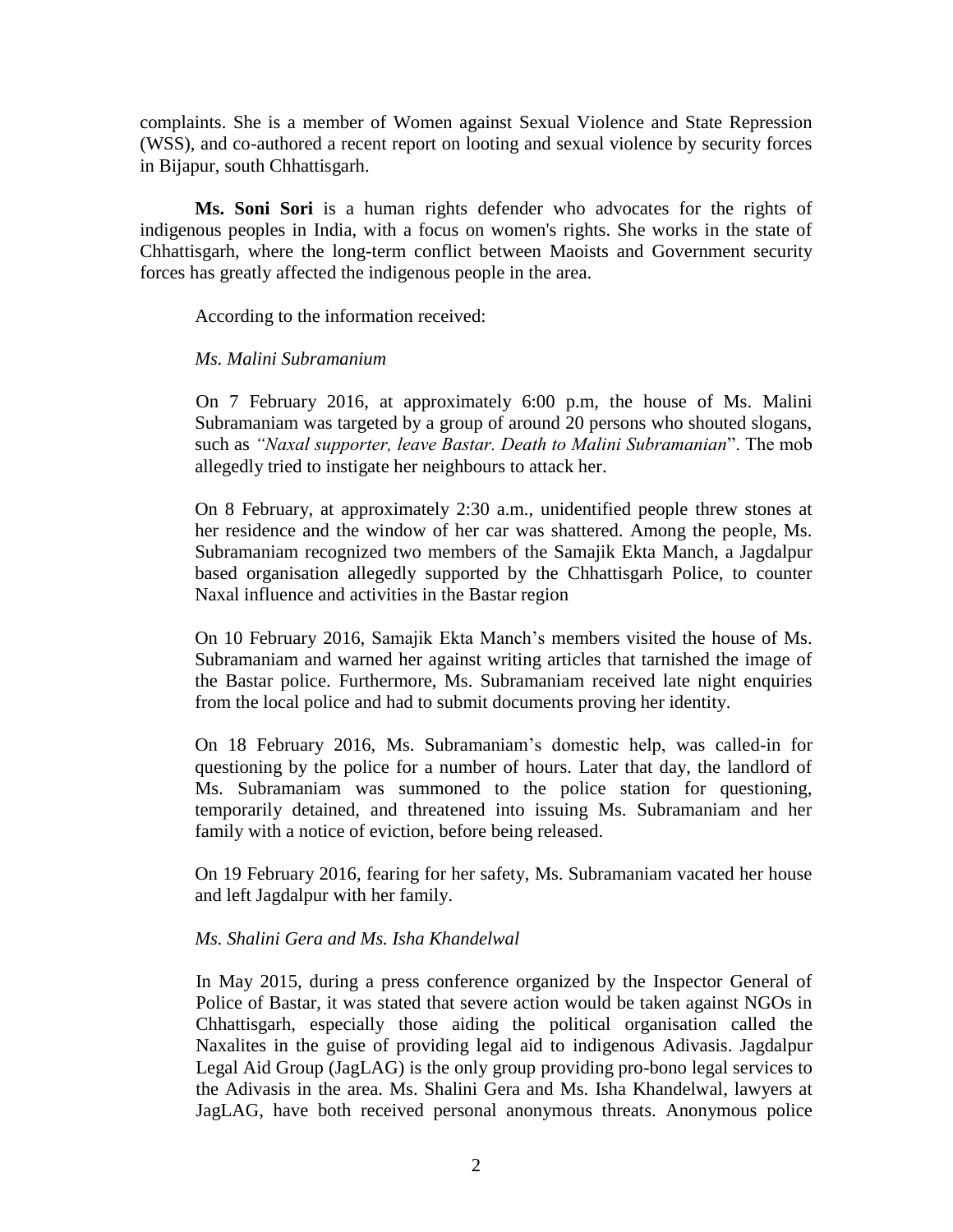complaints have been lodged against them on the grounds that they do not possess the required legal credentials.

On 3 October 2015, a resolution was passed at the general meeting of the Bastar Bar Association, which prohibited any lawyer, who is not registered with the Chhattisgarh State Bar Council to practice before the Jagdalpur Courts. This resolution prevented Ms. Shalini Gera and Ms. Isha Khandelwal from representing their clients in Jagdalpur, as they are registered with the Delhi State Bar Council. The request of JagLAG to receive a copy of the resolution was refused by the Bar Association. On the complaint of JagLAG, the Chhattisgarh State Bar Council passed an interim order allowing them to practice again.

On 18 February 2016, the landlord of the office of Ms. Gera and Ms. Khandelwal was summoned for questioning to the police station in Jagdalpur and detained for several hours. He was threatened and pressured to ask the women to leave the building within two days. The police also impounded his taxi. Later members of Samajik Ekta Manch, also held a demonstration against JagLAG accusing them of being supporters of 'bloodthirsty Maoists'.

On 20 February 2016, Ms. Gera and Ms. Khandelwal were forced to vacate their office and leave Bastar.

#### *Ms. Bela Bhatia*

In January 2016, Ms. Bhatia assisted several Adivasi women who had been allegedly raped by police officers to file complaints in Bijapur. She then faced intimidation from representatives of Samajik Ekta Manch, previously mentioned above, who organised a mob, shouted slogans accusing her of being a Naxalite, a guerrilla group, and of not raising issues of human rights abuses by Naxals.

Since 18 February 2016, Chhattisgarh police teams visited areas surrounding the residence of Ms. Bhatia numerous times, and there are indications that her mobile phone was being traced. The head of the village and members of the community were all questioned about Ms Bhartia. Photos were taken of Ms. Bhatia's house, motor-bike and landlady.

On 20 February 2016, the landlady of Ms. Bhatia was called to the local police station in Jagdalpur and was pressured to ask Ms. Bhatia to leave Jagdalpur.

On 26 March 2016, a group of around hundred men, women and armed police officers in plain clothes came to the village where Ms. Bhatia rents a house. The human rights defender was not at home at the time. In her absence the group questioned Ms. Bhatia's landlady and neighbours about the human rights defender. They demanded that the landlady answer questions as to why she had rented a place to a "*Naxalite terrorist*" and told her to order Ms. Bhatia to vacate the house. The crowd subsequently marched through the village, shouting slogans such as "*Death to Bela Bhatia*". They also distributed pamphlets calling the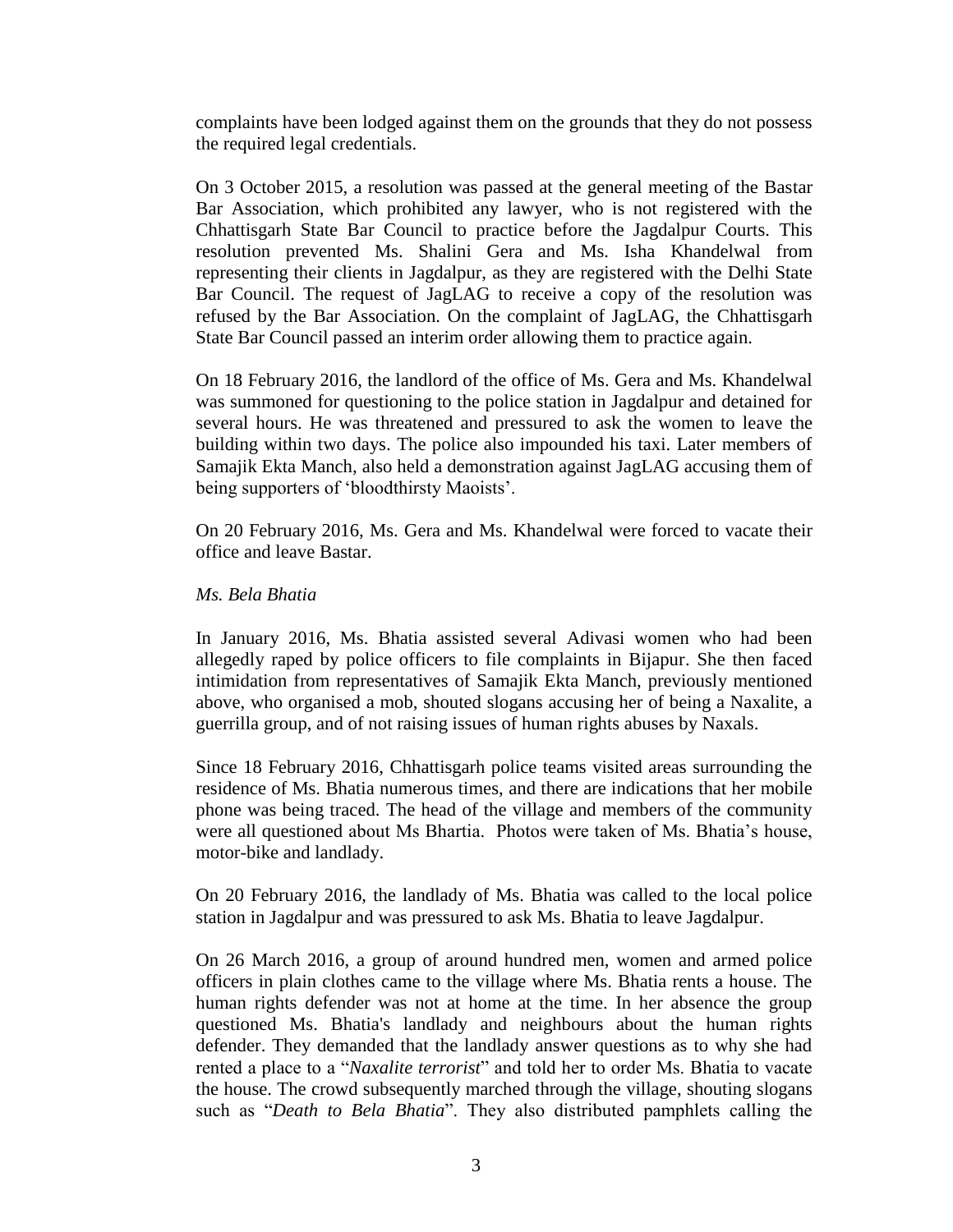human rights defender a "*Naxal stooge*", a "*foreign stooge*", and criticizing her husband, accusing him of being a Naxal supporter.

### *Ms. Soni Sori*

Between 2012 and 2013, it is alleged that the local police lodged seven false cases against Ms. Soni Sori. She was acquitted in six of the seven cases in April 2013. Ms. Sori was imprisoned on charges of attacking police officers and released in 2014. She was allegedly tortured and subjected to sexual harassment in jail. After her release she resumed her advocacy work for Adivasi villagers who had been victims of police violence.

On 1 August 2015, following a press conference which Ms. Sori held at the Jagdalpur Press Club, to discuss the murder of an unarmed Adivasi villager, she was threatened by the Bastar Range Inspector General. At a community meeting, it is alleged the Inspector General began a slander campaign against her, warning people that the attacks against Ms. Sori would continue unless the locals decided to excommunicate her and her fellow human rights workers.

On 16 February 2016, Ms. Sori accompanied the family of the victim to the police station to lodge a complaint about his murder.

On 4 February 2016 Ms. Sori received an anonymous letter and three handwritten pamphlets to her house with a warning that if she enters Bastar area, she would be burnt alive and her naked body paraded around.

On 19 February 2016, she was threatened by civic officials from Dantewada who visited her house and informed her that the title to her house was defective and her house has been built on an "encroached land", and could therefore be demolished.

On 20 February 2016, at approximately 10:40 p.m., Ms. Sori, was attacked by three unidentified men near Jawbanga, Chhattisgarh. They threw a chemical substance in her face which resulted in severe burning and her hospitalisation in an intensive care unit in New Delhi. Her attackers warned her to "*stop complaining against the Inspector General Bastar and if you continue this behaviour, your daughter will also face the same consequences*".

On 1 and 9 March 2016, the police summoned the brother-in-law of Ms. Sori for questioning and during the interrogation the officers physically and verbally abused him.

On 10 March 2016, at approximately 10:30 a.m., the brother-in-law of Ms. Sori was arrested in his home in the district of Dantewada by the Jagdalpur police. The police officers and the Chief Superintendent interrogated him regarding the attack of 20 February on Ms. Sori and threatened to charge him for organizing the assault. They released him in the morning of 12 March.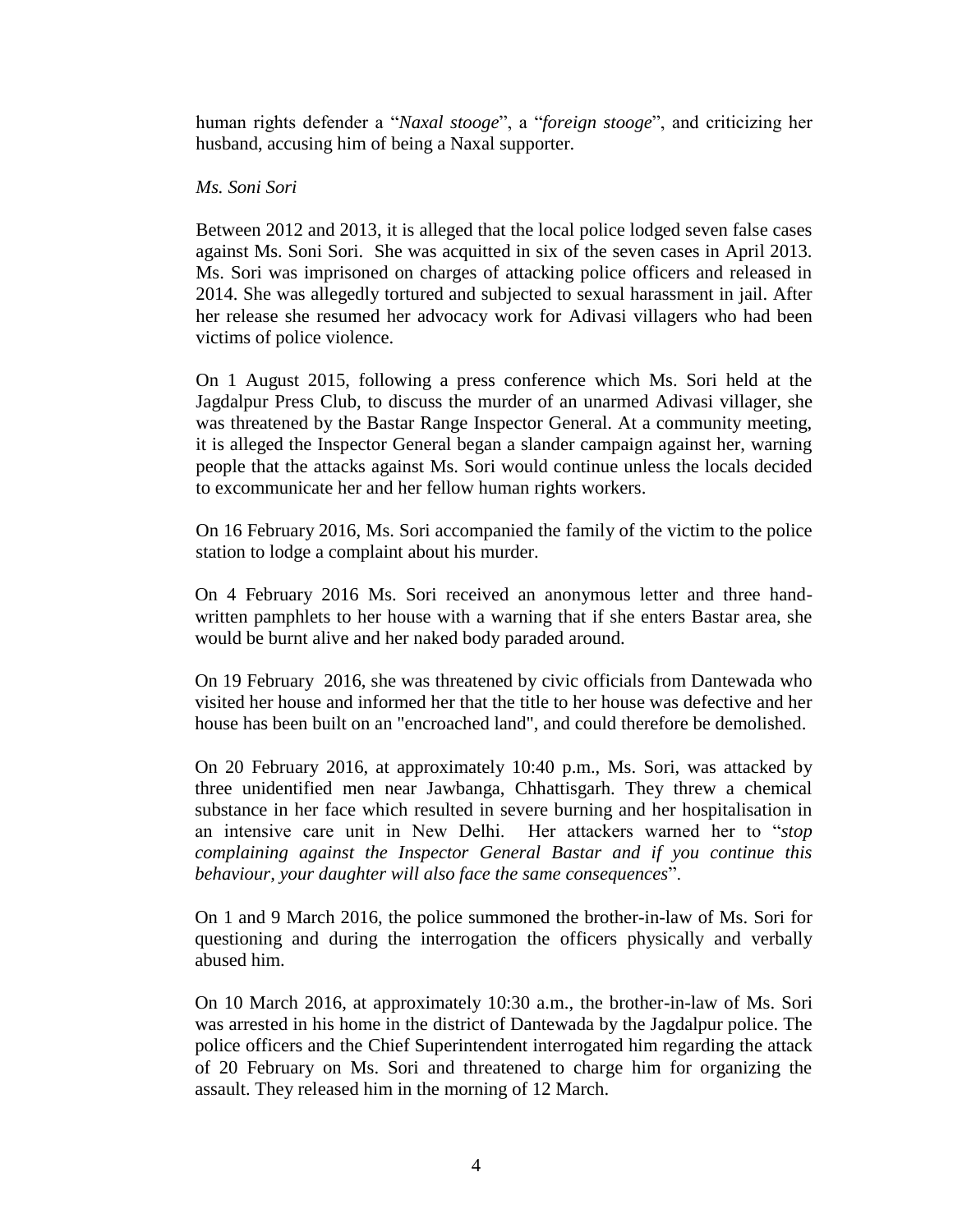On 11 March 2016, following the arrest of Ms. Sori's brother-in-law, Ms. Sori's father as well as other members of her family went to the Inspector General of the Bastar Police to seek information about his whereabouts. In response, the Inspector General threatened the family members that he would be kept in detention and additionally the whole family would face consequences for Ms. Sori's work in defence of human rights. On the same day at 4:00 p.m., Ms. Sori's sister was also arrested and detained for questioning at the same Jagdalpur police station as her husband. She was released later that same night, after having been verbally abused and threatened. On 12 March 2016, Ms. Sori's brother-in-law was released by Jagdalpur police.

Grave concern is expressed at the systematic and repeated attacks, threats to the lives and works of the abovementioned women human rights defenders and lawyers in the state of Chhattisgarh.

Furthermore, serious concern is expressed at the alleged involvement of the authorities of Chhattisgarh in facilitating the harassment against the five women. The harassment and attacks allegedly suffered by the five women in Chhattisgarh appear to be part of a larger crackdown against human rights defenders, lawyers and journalists who are defending the rights of indigenous peoples in the region.. We are further concerned that the attacks and harassment appear to be in retaliation for speaking out against human rights violations, including cases of sexual violence by police forces and may deter individuals from exercising their legitimate rights to freedom of expression and freedom of association in India. Concern is also expressed at the broader implications this intimidation has on society as a whole, whereby information about human rights violations could be silenced, and the prosecution and prevention of such violations be hindered.

While we do not wish to prejudge the accuracy of these allegations, we would like to draw the attention of your Excellency's Government to the relevant international norms and standards that are applicable to the issues brought forth by the situation described above.

In connection with the above alleged facts and concerns, please refer to the **Reference to International Law Annex** attached to this letter which cites international human rights instruments and standards relevant to these allegations.

It is our responsibility, under the mandates provided to us by the Human Rights Council, to seek to clarify all cases brought to our attention, we would be grateful for your observations on the following matters:

1. Please provide any additional information and/or comment(s) you may have on the above-mentioned allegations.

2. In the event that the alleged perpetrators are identified, please provide the full details of any prosecutions which have been undertaken; have penal, disciplinary or administrative sanctions been imposed on the alleged perpetrators?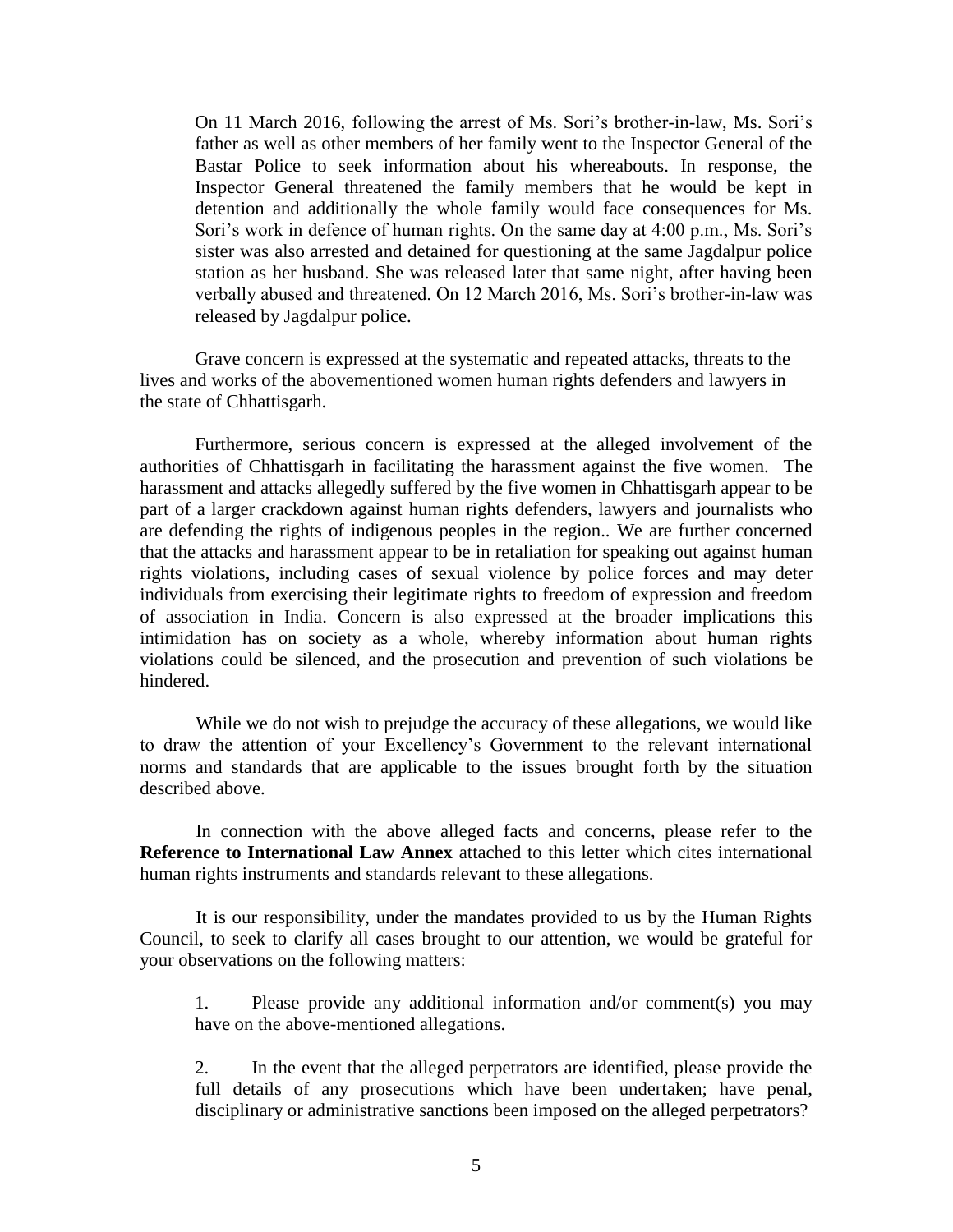3. Please provide information on measures taken to improve the responsiveness and effectiveness of domestic protection mechanisms available to human rights defenders, in particular women human rights defenders, and human rights organisations, as well as measures undertaken to ensure human rights defenders do not face retaliation after having presented complaints to the relevant authorities.

4. Please provide the full details of any protective measures put in place to ensure the physical and psychological security and integrity of the aforementioned human rights defenders and lawyers and their families.

5. Please provide detailed information concerning measures which are taken to prevent human rights violations being perpetrated by members of the police force and concerning the measures adopted to provide an effective remedy, including reparation to the victims.

6. Please kindly indicate what measures have been taken to ensure that human rights defenders, including women human rights defenders, in India are able to carry out their legitimate work in a safe and enabling environment without fear of threats or acts of intimidation and harassment of any sort.

We would appreciate receiving a response within 60 days. Your Excellency's Government's response will be made available in a report to be presented to the Human Rights Council for its consideration.

While awaiting a reply, we urge that all necessary interim measures be taken to halt the alleged violations and prevent their re-occurrence and in the event that the investigations support or suggest the allegations to be correct, to ensure the accountability of any person(s) responsible for the alleged violations.

Please accept, Excellency, the assurances of our highest consideration.

Eleonora Zielinska

Chairperson-Rapporteur on behalf of the Working Group on the issue of discrimination against women in law and in practice

# David Kaye

Special Rapporteur on the promotion and protection of the right to freedom of opinion and expression

Maina Kiai Special Rapporteur on the rights to freedom of peaceful assembly and of association

> Michel Forst Special Rapporteur on the situation of human rights defenders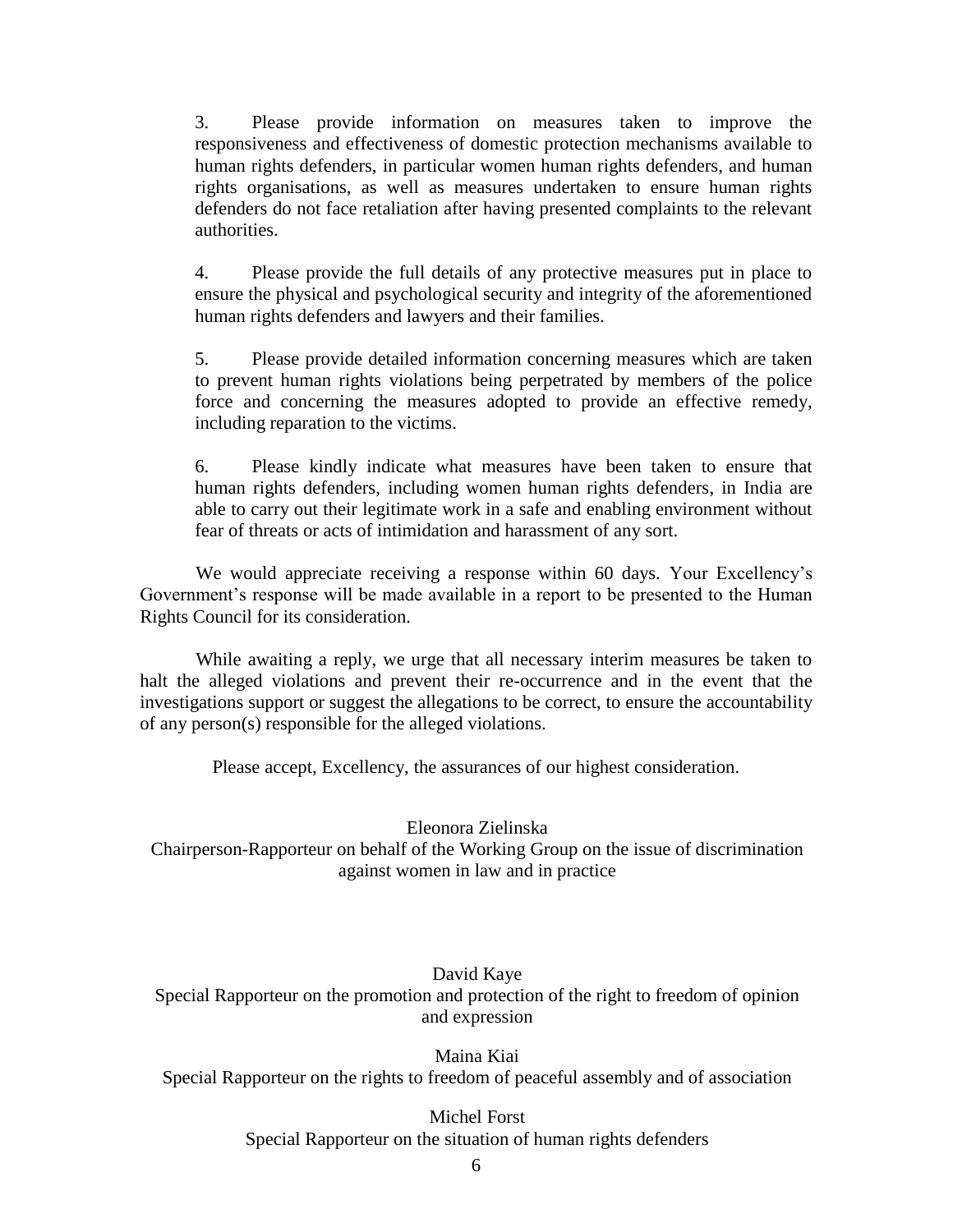Mónica Pinto Special Rapporteur on the independence of judges and lawyers

Victoria Lucia Tauli-Corpuz Special Rapporteur on the rights of indigenous peoples

Dubravka Šimonović Special Rapporteur on violence against women, its causes and consequences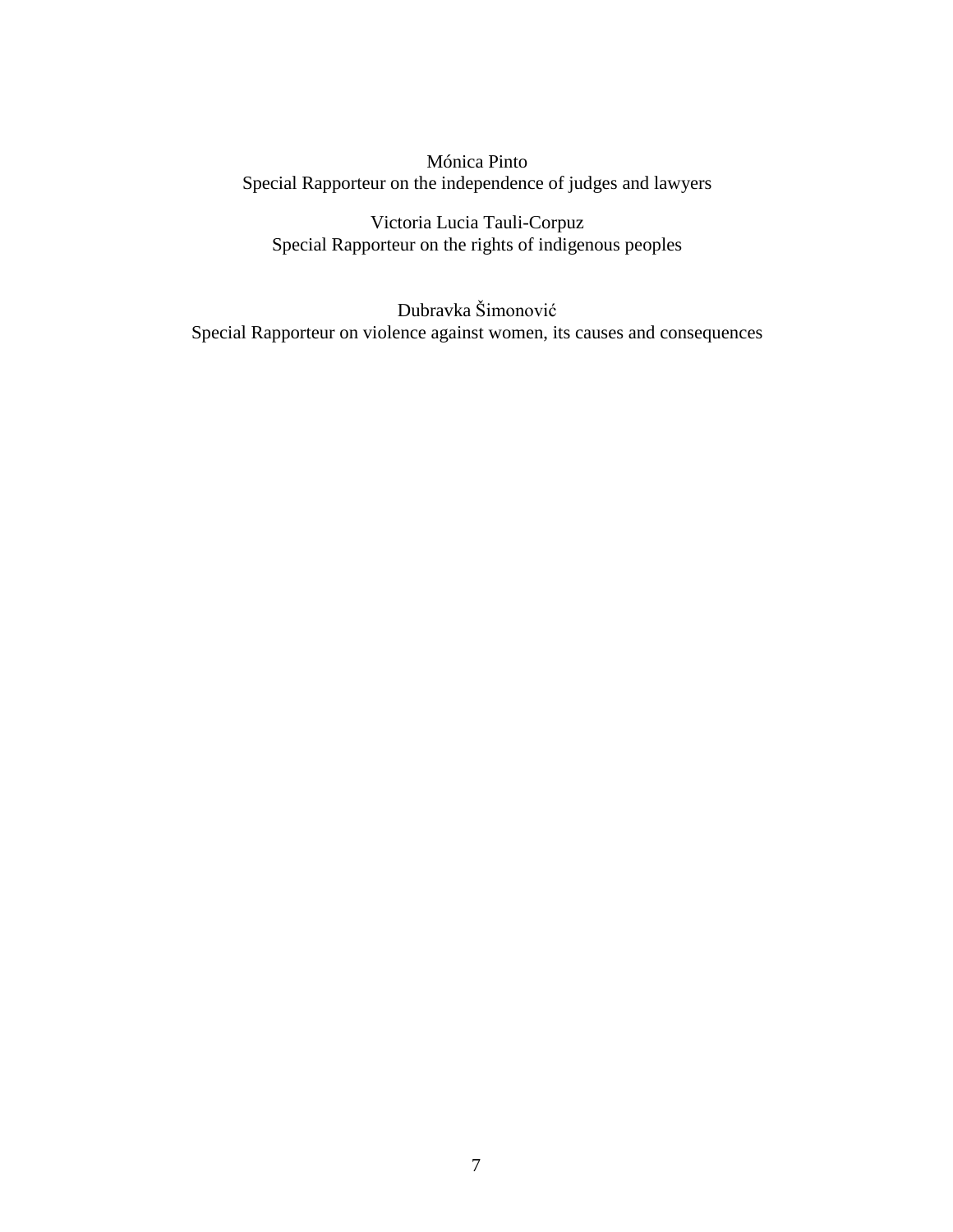#### **Annex Reference to international human rights law**

In connection with above alleged facts and concerns, we would like to draw your attention to the following human rights standards:

We would like to refer your Excellency's Government to articles 9, 19 and 22 of the International Covenant on Civil and Political Rights (ICCPR), which was ratified by India on 10 April 1979. These provisions concern the right not to be subject to arbitrary arrest and detention; the right to freedom of expression; and the right to freedom of association.

We would like to recall that the obligation to respect freedom of expression under article 19 of the ICCPR is binding on all branches of the State and on all public and governmental levels. The obligation also requires the state to protect persons from any acts by private persons or entities that would impair the enjoyment of the right to freedom of expression. States have an active duty to put in place effective measures to protect against attacks aimed at silencing those exercising their right to freedom of expression.

The Human Rights Committee has in General Comment No.34 highlighted the importance of the State's duty to protect against attacks on persons exercising their right to freedom of expression, in particular persons who engage in the gathering and analysis of information on the human rights situation, and who publish human rights-related reports. (CCPR/C/GC/34).

We would also like to refer your Excellency's Government to the fundamental principles set forth in the Declaration on the Right and Responsibility of Individuals, Groups and Organs of Society to Promote and Protect Universally Recognized Human Rights and Fundamental Freedoms, also known as the UN Declaration on Human Rights Defenders. In particular, we would like to refer to articles 1 and 2 of the Declaration which state that everyone has the right to promote and to strive for the protection and realization of human rights and fundamental freedoms at the national and international levels and that each State has a prime responsibility and duty to protect, promote and implement all human rights and fundamental freedoms.

Furthermore, we would like to bring to the attention of your Excellency's Government the following provisions of the UN Declaration on Human Rights Defenders:

article 5 (b), which provides for the right to form, join and participate in non-governmental organizations, associations or groups

- article 6 (a), which provides for the right to know, seek, obtain, receive and hold information about all human rights and fundamental freedoms;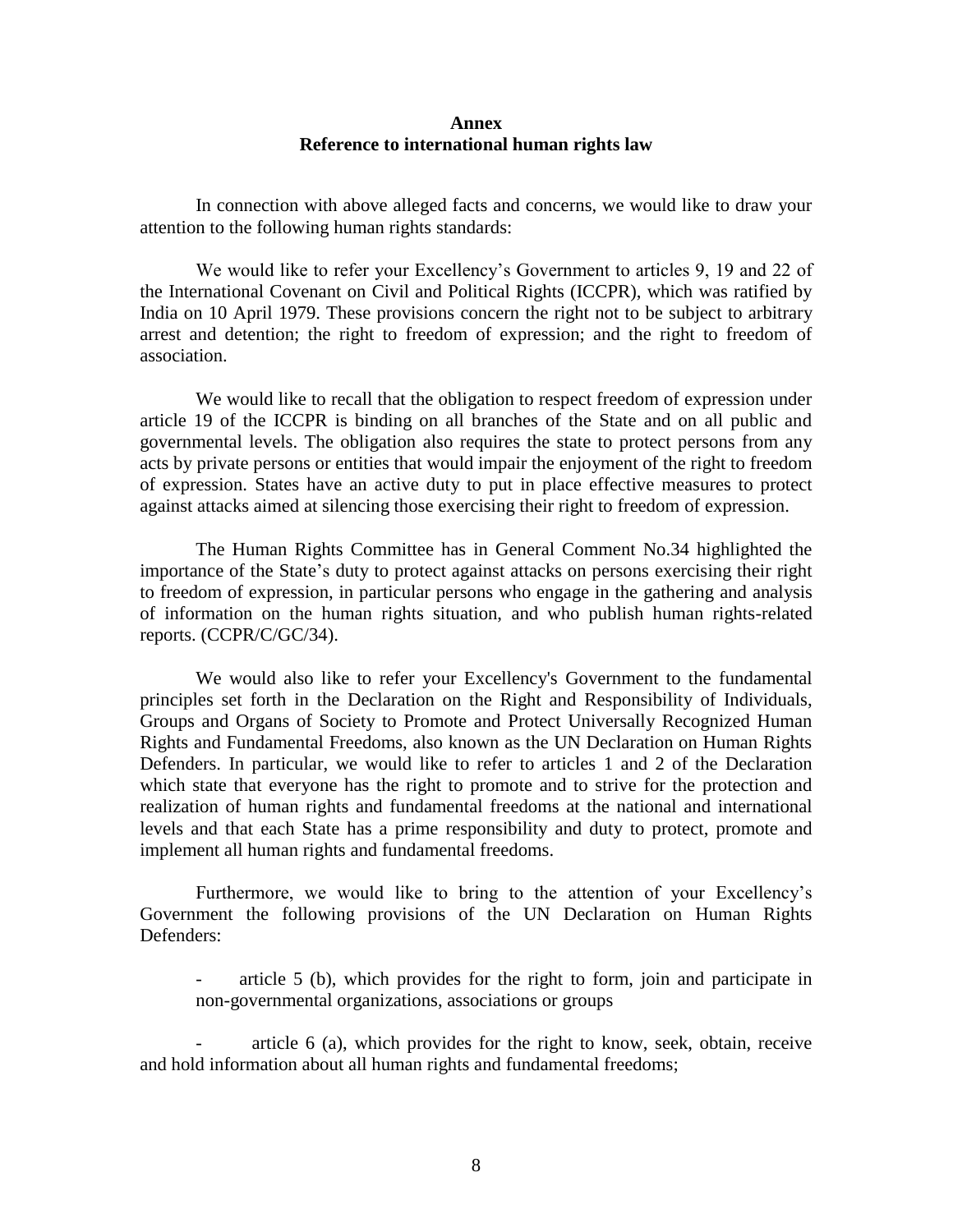article  $6$  (b) and (c), which provides for the right to freely publish, impart or disseminate information and knowledge on all human rights and fundamental freedoms, and to study, discuss and hold opinions on the observance of these rights; and

- article 8 (2) which provides for the right, individually and in association with others, to submit to governmental bodies and agencies and organizations concerned with public affairs criticism and proposals for improving their functioning and to draw attention to any aspect of their work that may hinder or impede the promotion, protection and realization of human rights and fundamental freedoms.

- article 9 (3) (c) to offer and provide professionally qualified legal assistance or other relevant advice and assistance in defending human rights and fundamental freedoms.

Moreover, we refer to Human Rights Council resolution 13/13, which urges States to put an end to and take concrete steps to prevent threats, harassment, violence and attacks by States and non-State actors against all those engaged in the promotion and protection of human rights.

In addition, with regard to the case of Ms. Shalini Gera and Ms. Isha Khandelwal, we would like to refer to the Basic Principles on the Role of Lawyers, adopted by the Eighth United Nations Congress on the Prevention of Crime and the Treatment of Offenders, Havana, Cuba, 27 August to 7 September 1990, and in particular: principle 16, according to which governments shall ensure that lawyers are able to perform their professional functions without intimidation, hindrance, harassment or improper interference; principle 17, which states that the security of lawyers shall be adequately safeguarded by the authorities; and principle 18 which stipulates that lawyers shall not be identified with their clients or their clients' causes.

We would furthermore like to draw the attention of your Excellency's Government to the United Nations Declaration on the Rights of Indigenous Peoples, adopted by the General Assembly on 13 September 2007, in particular to the provisions set out in Art 2; that indigenous peoples and individuals are free and equal to all other peoples and individuals and have the right to be free from any kind of discrimination, in the exercise of their rights, in particular that based on their indigenous origin or identity, in Art. 7; that indigenous individuals have the rights to life, physical and mental integrity, liberty and security of person and in Art. 22; that States shall take measures, in conjunction with indigenous peoples, to ensure that indigenous women and children enjoy the full protection and guarantees against all forms of violence and discrimination.

We would also like to refer to the Convention on the Elimination of all Forms of Discrimination against Women ("CEDAW Convention") (article 7(c)), which provides for the right of women to participate in non-governmental organizations and associations without discrimination.

We wish to recall that the Committee on the Elimination of Discrimination against Women (CEDAW) in its general recommendation No. 19 (1992), defines genderbased violence against women as impairing or nullifying the enjoyment by women of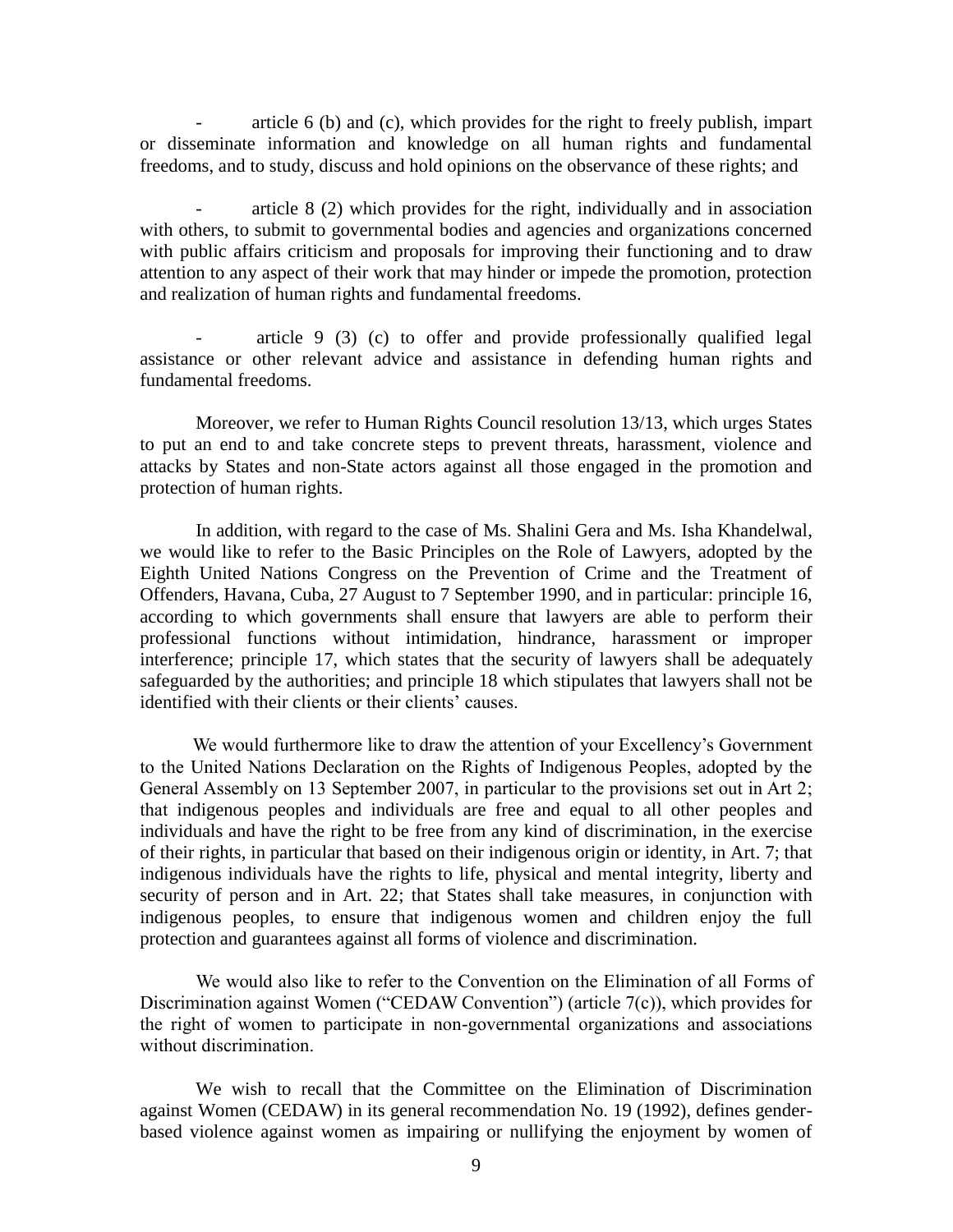human rights and fundamental freedoms, and constitutes discrimination within the meaning of article 1 of the Convention on the Elimination of All forms of Discrimination against Women (ratified by your Excellency's Government on 9 July 1993), whether perpetrated by a State official or a private citizen, in public or private life. Thus, the Committee considers that States parties are under an obligation to act with due diligence to investigate all crimes, including that of sexual violence perpetrated against women and girls, to punish perpetrators and to provide adequate compensation without delay. In general recommendation No. 19, the Committee sets out specific punitive, rehabilitative, preventive and protective measures States should introduce to fulfil this obligation; in paragraph 9, it makes clear that "under general international law and specific human rights covenants, States may also be responsible for private acts if they fail to act with due diligence to prevent violations of rights or to investigate and punish acts of violence, and for providing compensation".

We would, moreover, like to bring to Your Excellency's attention Article 4 (o  $\&$ p) of the United Nations Declaration on the Elimination of Violence against Women which notes that States should recognize the important role of the women's movement and non-governmental organizations worldwide in raising awareness and alleviating the problem of violence against women, and should, moreover, facilitate and enhance the work of the women's movement and non-governmental organizations and cooperate with them at local, national and regional levels.

We would like to draw your attention General Assembly resolution 68/181 whereby States expressed particular concern about systemic and structural discrimination and violence faced by women human rights defenders. States should take all necessary measures to ensure the protection of women human rights defenders and to integrate a gender perspective into their efforts to create a safe and enabling environment for the defence of human rights. (OP5, 19 and 20) and would also like to refer to the Human Rights Council resolution 31/28.

We also wish to recall paragraph (z) of its 2013 Agreed Conclusions (E/2013/27-E/CN.6/2013/11), whereby the Commission on the Status of Women has recommended that States "support and protect those who are committed to eliminating violence against women, including women human rights defenders in this regard, who face particular risks of violence."

We would like to refer to the report of the Special Rapporteur on violence against women, its causes and consequences highlighted on her official visit to India (A/HRC/26/38/Add.1), in which she highlighted that "human rights defenders, including women's organizations, face numerous challenges, including harassment, intimidation and reprisals" (para. 36). The Special Rapporteur on Human Rights Defenders also emphasized in her report on her official visit to India (A/HRC/19/55/Add.1) that "women human rights defenders [...] are at particular risk of persecution, especially those in rural areas" (para. 103). The latter expert also recommended in her report on Women human rights defenders and those working on women's rights or gender issues (A/HRC/16/44) that States should, inter alia, "Protect women defenders and those working on women's rights or gender issues from violations perpetrated by State and non-State actors by acknowledging such violations and by offering effective security measures"; "ensure that